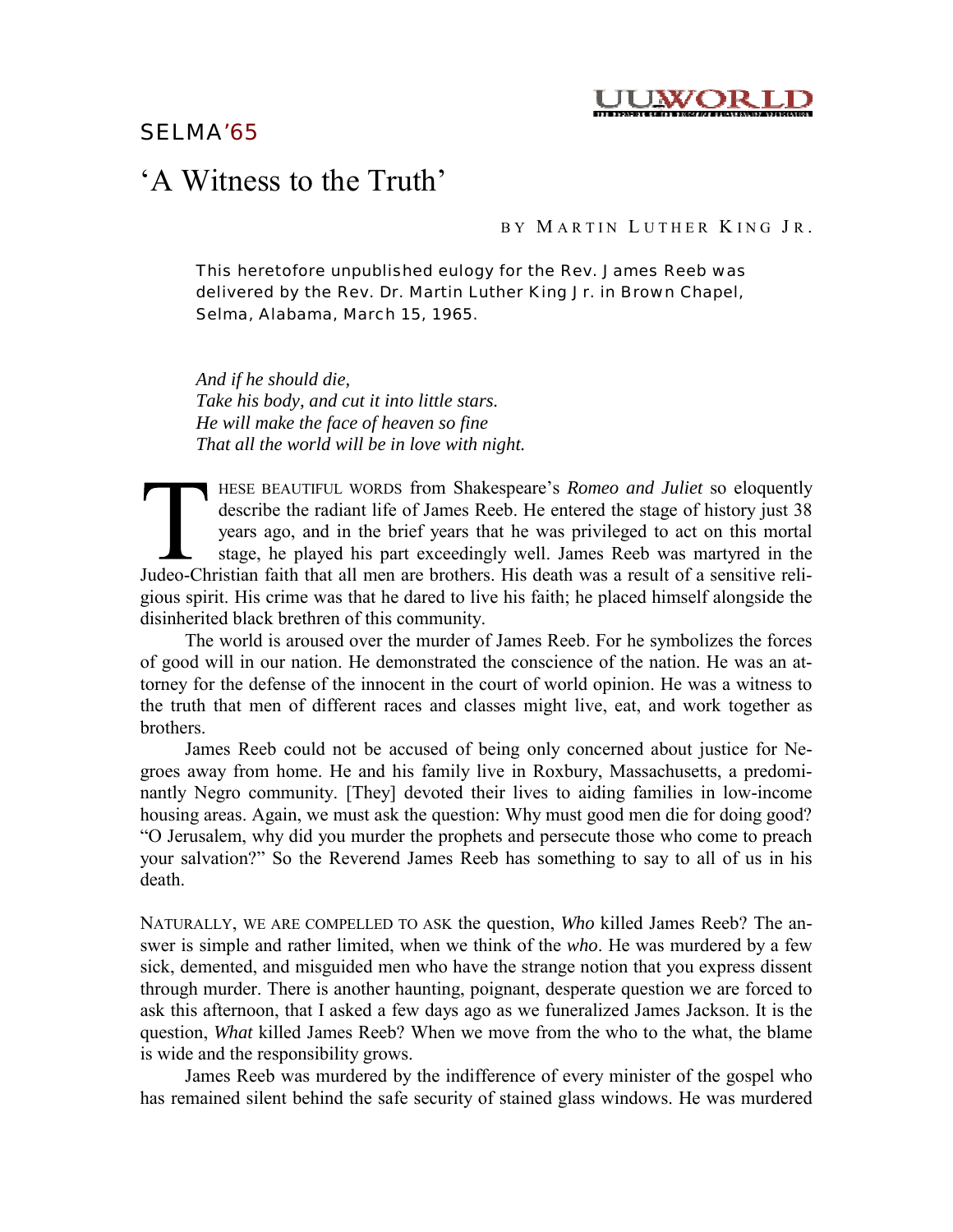by the irrelevancy of a church that will stand amid social evil and serve as a taillight rather than a headlight, an echo rather than a voice. He was murdered by the irresponsibility of every politician who has moved down the path of demagoguery, who has fed his constituents the stale bread of hatred and the spoiled meat of racism. He was murdered by the brutality of every sheriff and law enforcement agent who practices lawlessness in the name of law. He was murdered by the timidity of a federal government that can spend millions of dollars a day to keep troops in South Vietnam, yet cannot protect the lives of its own citizens seeking constitutional rights. Yes, he was even murdered by the cowardice of every Negro who tacitly accepts the evil system of segregation, who stands on the sidelines in the midst of a mighty struggle for justice.

So in his death, James Reeb says something to each of us, black and white alike– says that we must substitute courage for caution, says to us that we must be concerned not merely about who murdered him, but about the system, the way of life, the philosophy which produced the murder. His death says to us that we must work passionately, unrelentingly, to make the American dream a reality, so he did not die in vain.

OD STILL HAS A WAY OF BRINGING GOOD out of evil. History has proven over and over again that unmerited suffering is redemptive. The innocent blood of this fine servant of God may well serve as the redemptive force that will bring new light to this dark state. This tragic death may lead our nation to substitute aristocracy of character for aristocracy of color. James Reeb may cause the whole citizenry of Alabama to transform the negative extremes of a dark past into the positive extremes of a bright future. Indeed, this tragic event may cause the white South to come to terms with its conscience.

So in spite of the darkness of this hour, we must not despair. As preceding speakers have said so eloquently, we must not become bitter nor must we harbor the desire to retaliate with violence; we must not lose faith in our white brothers who happen to be misguided. Somehow we must still believe that the most misguided among them will learn to respect the dignity and worth of all human personalities.

I know our hearts, all of the sympathy that we can muster, go out to Mrs. Reeb and the children. This is the second time within the last two weeks I've had to stand in this state, in the black belt of Alabama, to eulogize individuals who have been brutally murdered. It is never an easy experience. In these difficult moments one searches for words of consolation for the family and friends, all of us, as we go on in today's efforts.

As I have said, it is almost impossible to say anything that can totally console us in these difficult moments and remove the deep clouds of disappointment which are floating in our mental skies. But I hope that we can find a little consolation from the universality of this experience. Death comes to every individual. There is an amazing democracy about death. It is not an aristocracy for some of the people, but a democracy for all of the people. Kings die and beggars die; rich men die and poor men die; merchants die and maids die; old people die and young people die. Death comes to the innocent; it comes to the guilty. Death is the irreducible common denominator of all men.

I hope we can also find some consolation in the great affirmations of religion, which tell us that death is not the end. Whether we call it "immortality of influence, "whether we think of it—immortality—in terms of continued personal existence, somewhere there is something in our faith that reminds us that death is not a period which ends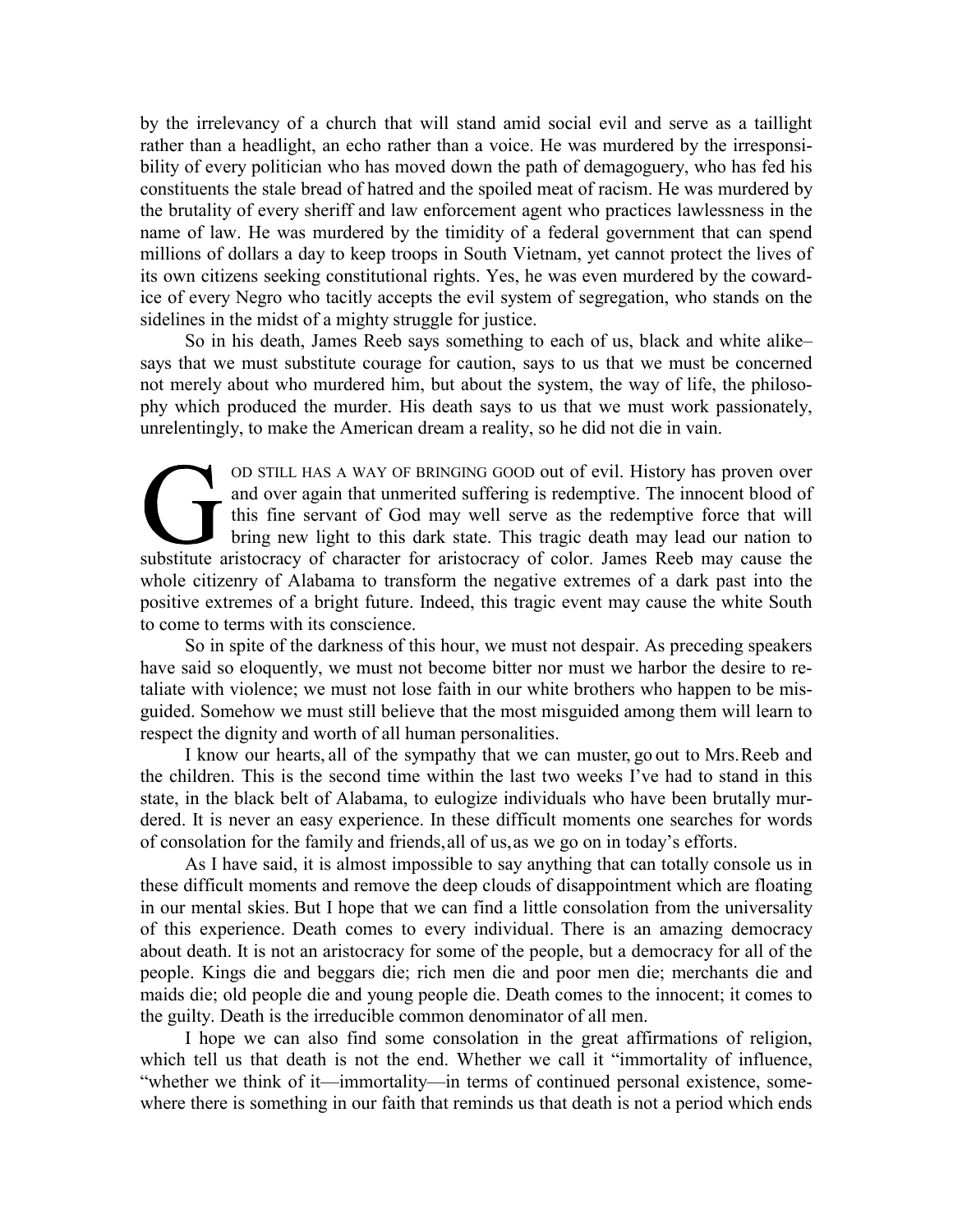this great sentence of life, but a comma that punctuates it to a loftier significance. Death is not a blind alley that leads the human race into a state of nothingness, but an open door which leads men into life eternal. Let this daring faith, this great invincible surmise, be our sustaining power during these trying days.

At times, life is hard, as hard as crucible steel. It has its deep and painful moments. Like the ever-flowing waters of the river, life has its moments of drought and its moments of flower. Like the ever-changing cycle of the seasons, life has the soothing warmth of its summers and the piercing chill of its winters. Through it all, God walks with us. Never forget that God is able to lift us from the fatigue of despair to the buoyancy of hope, transform dark and desolate perils into sunlit paths of inner peace.

NE DAY THE HISTORY of this great period of social change will be written in all of its completeness. On that bright day our nation will recognize its real heroes. They will be thousands of dedicated men and women with a noble sense of purpose that enables them to face fury and hostile mobs with the agonizing loneliness that characterizes the life of the pioneers. They will be faceless, anonymous, relentless young people, black and white, who have temporarily left behind the towers of learning to storm the barricades of violence. They will be old, oppressed, battered Negro women, symbolized in a 72-year-old Negro woman in Montgomery, Alabama, who rose up with a sense of dignity, and with the people decided not to ride the segregated buses; who responded with ungrammatical pro-fundity to one who inquired about her weariness, "My feets is tired, but my soul is rested." They will be ministers of the gospel, priests, rabbis, and nuns, who are willing to march for freedom, to go to jail for conscience' sake. One day the South will know from these dedicated children of God courageously protesting segregation, they were in reality standing up for the best in the American dream, standing up with the most sacred values in our Judeo-Christian heritage, thereby carrying our whole nation back to those great wells of democracy which were dug deep by the Founding Fathers in the formulation of the Constitution and the Declaration of Independence. When this glorious story is written, the name of James Reeb will stand as a shining example of manhood at its best.

So I can say to you this afternoon, my friends, that in spite of the tensions and uncertainties of this period, something profoundly meaningful is taking place. Old systems of exploitation and oppression are passing away. Out of the wombs of a frail world, new systems of justice and equality are being born. Doors of opportunity are gradually being opened. Those at the bottom of society, shirtless and barefoot people of the land, are developing a new sense of somebody-ness, carving a tunnel of hope through the dark mountain of despair. "People who stand in darkness have seen a great light." Here and there an individual or group dares to love and rises to the majestic heights of moral maturity.

Therefore I am not yet discouraged about the future. Granted, the easygoing optimism of yesteryear is impossible. Granted, that those who pioneered in the struggle for peace and freedom will still face uncomfortable jail terms and painful threats of death; they will still be battered by the storms of persecution, leading them to the nagging feeling that they can no longer bear such a heavy burden; the temptation of wanting to retreat to a more quiet and serene life. Granted, that we face a world crisis, which leaves us standing so often amid the surging murmur of life's restless seas. But every crisis has both its dangers and its opportunities, its valleys of salvation or doom in a dark, confused